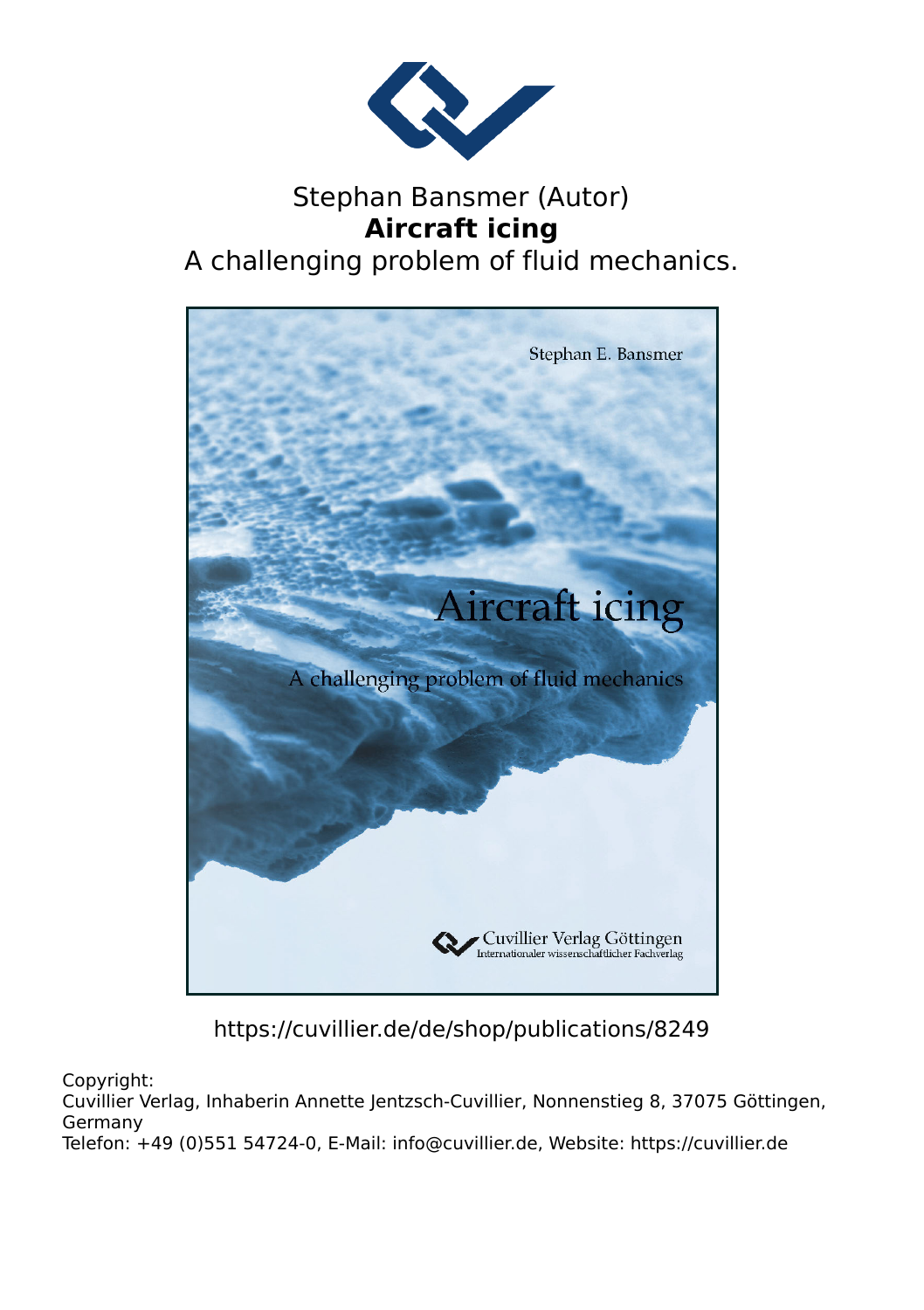# *Historical remarks and current airframer perspectives on icing*

With the growing need for scheduled flights under all weather conditions since the 1920s, the subject of aircraft icing involves nearly one century of research, technology development and cross-fertilization over different engineering disciplines. Without being exhaustive, the timeline on page 15 identifies major milestones and knowledge drivers as well as accidents and failures that form the current view of aircraft icing. This chapter summarizes these developments and provides information on current certification aspects for flight in icing conditions.

# *1.1 Milestones in icing research*

The 1920s and 1930s can be considered the dawn of modern aviation. In aircraft design, anodized aluminium replaced wooden structures. Pioneers like ALBERT READ, CHARLES LINDBERGH and CHARLES Kingsford Smith crossed the oceans. Carriers like *Koninklijke Luchtvaart Maatschappij (KLM)* and *Deutsche Luft Hansa* were founded. The demand for scheduled day-and-night flight operations grew rapidly. Soon, aircraft icing was recognized as a great obstacle. To circumvent ice accretion on the leading edge of the wings, pneumatic boots were developed for de-icing; a Northrop Alpha mail plane was the first commercial aircraft equipped with rubber blankets from Goodrich. A good summary of the earliest research on aircraft icing can be found in the Russian literature.<sup>1</sup> <sup>1</sup> Nikolai V. Lebedev. *Combating ice on*

**DURING WORLD WAR II, much theoretical work on ice accretion was** of Aviation Industry, 1939 performed by the Nobel laureate Irving Langmuir. Perhaps stimulated by his experience as a private pilot but also motivated by the US Army Air Forces, Langmuir studied electrostatic precipitation on aircraft flying through snowstorms, the supercooling of droplets and ice adhesion on metal surfaces.<sup>2</sup> By combining his mathemati- <sup>2</sup> Irving Langmuir. *The collected works of* cal theory on droplet trajectories with data on cylinder ice accretion gathered on Mount Washington, he eventually developed a pioneer-

*aircraft*. State publishing house of de-

*Irving Langmuir*, volume 10. Pergamon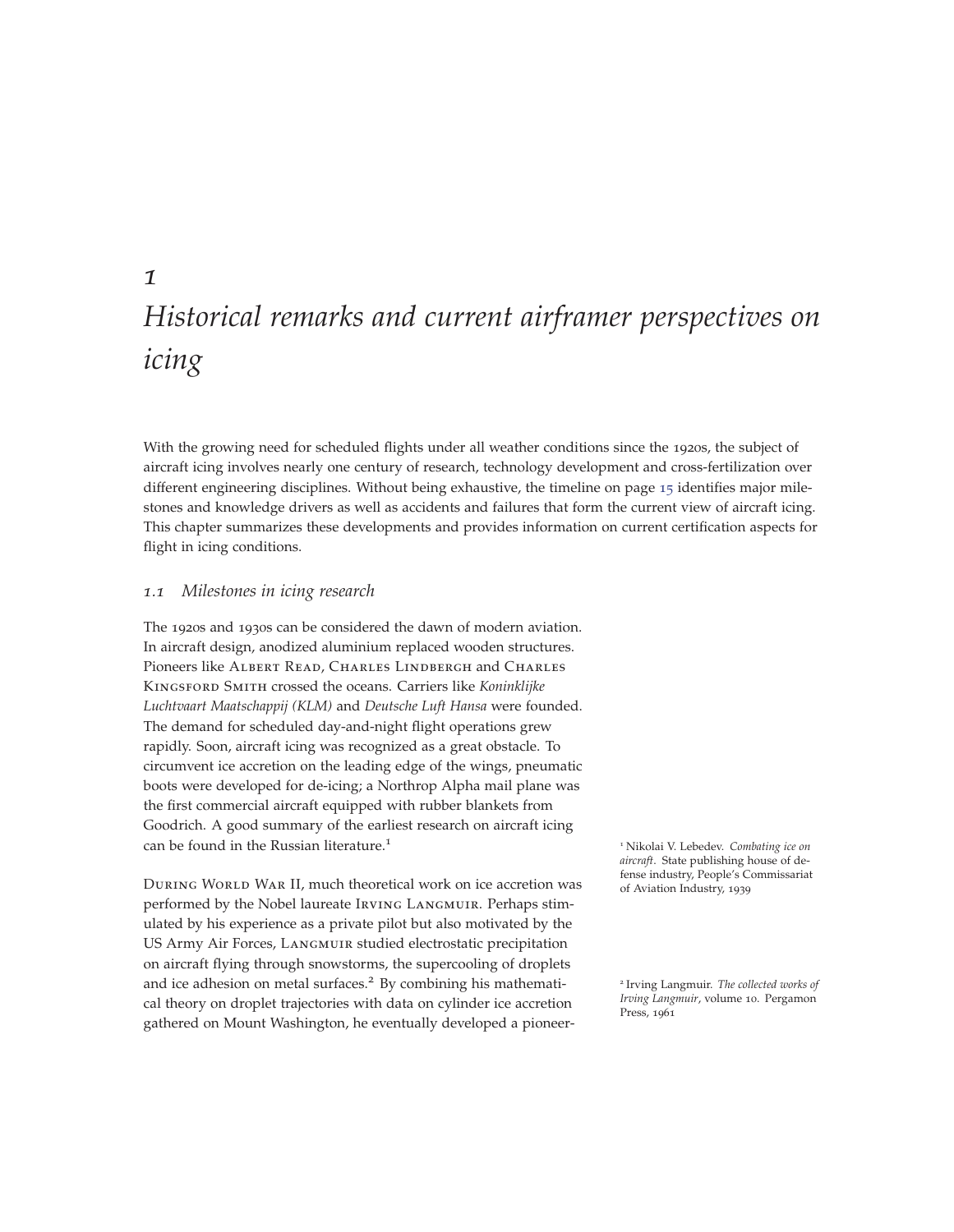#### 14 aircraft icing

ing method for establishing cloud droplet sizes and their liquid water content.

THE DEBUT of the de Havilland Comet in 1952 ushered in a new era of jet airliners. Thermal ice protection systems using the bleed air of jet engines became standard. However, enormous heat requirements<sup>3</sup> 3 Thomas F. Gelder, James P. Lewis, and of more than 10 percent bleed air were predicted, precluding continuous heating operation. It was Bernhard Messinger from Lockheed Aircraft Corporation who suggested in his seminal paper<sup>4</sup> in <sup>1953</sup> the design of cyclic thermal de-icing systems based on a thorough analysis of the heat and mass balances of ice accretion. However, the first studies were limited to simple geometries, such as cylinders, for which analytical solutions were deducible. The technology development thus still relied on rig tests in icing wind tunnels. The major icing wind tunnels of that time were NASA's Icing Research Tunnel<sup>5</sup> and the NRC's Low Speed Icing Tunnel.

Integrated circuits in the 1960s and microprocessors like Intel's 4004, which was commercially launched in 1971, enabled breakthroughs in the vast and growing fields of electronics and computers. Figure 1.1 shows the exponential increase in computational power over the period of seventy years in which the field of computational fluid dynamics evolved from solvers of linear potential equations to Euler equations in the 1980s. During that time, cooperation among NASA, RAE and ONERA resulted in the first generation of icing codes<sup>6</sup> that incorporated much of the earlier theoretical work of Langmuir and Messinger. NASA's LEWICE code is one of these ice prediction tools that remains the standard in many industrial fields. After the end of the Cold War, many other agencies joined icing research activities, and a vast number of icing codes emerged that took advantage of solving the Reynolds-averaged Navier-Stokes equations for improved boundary layer predictions. The AGARD advisory report 344 summarizes the status of ice accretion simulation as of 1997. 7

PARALLEL TO THIS COMPUTATIONAL PROGRESS, developments in LASER and digital image recording enriched experimental icing research. The introduction of phase Doppler interferometry for particle sizing in 1984 laid the foundations for more accurate characterizations of atmospheric icing conditions and icing wind tunnel experiments. As a consequence, details of the icing process came into focus in experimental studies. The visualization of ice roughness growth by Olsen and Walker (1986) and investigations on water film dynamics during ice accretion by MYERS and HAMMOND (1999) are just a

Stanley L. Koutz. Icing Protection for a Turbojet Transport Airplane: Heating Requirements, Methods of Protection, and Performance Penalties. Technical Report NACA-TN-2866, National Advisory Committee for Aeronautics, 1953

<sup>4</sup> Bernard L. Messinger. Equilibrium temperature of an unheated icing surface as a function of air speed. *Journal of the Aeronautical Sciences*, 20(1): 29–42, 1953

<sup>5</sup> William M. Leary. "We Freeze to Please": A History of NASA's Icing Research Tunnel and the Quest for Flight Safety. Technical Report NASA/SP-2002-4226, National Aeronautics and Space Administration, 2002



Figure 1.1: Development of computational performance over the last 70 years. Chronology of computational methods for fluid dynamics in Antony Jameson's view.

<sup>6</sup> Roger W. Gent, Nicholas P. Dart, and James T. Cansdale. Aircraft icing. *Philosophical Transactions of the Royal Society of London A: Mathematical, Physical and Engineering Sciences*, 358 (1776):2873–2911, 2000 <sup>7</sup> Bernhard Wagner. Ice Accretion Simulation. Technical Report AGARD report no. 344, North Atlantic Treaty Organization, 1997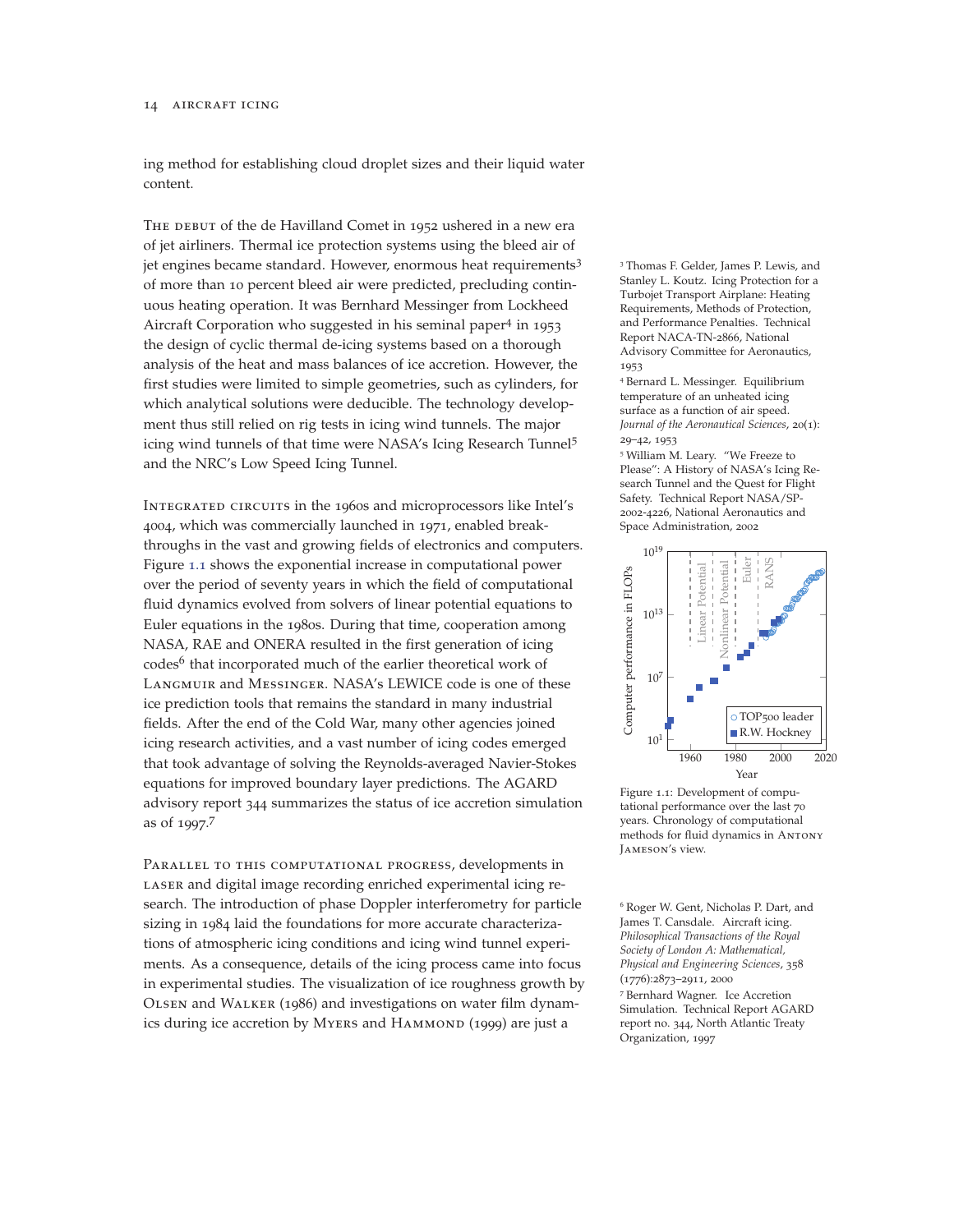

Figure 1.2: A glimpse of scientific publications, technology enablers, drivers and developments that shaped the field of modern icing research.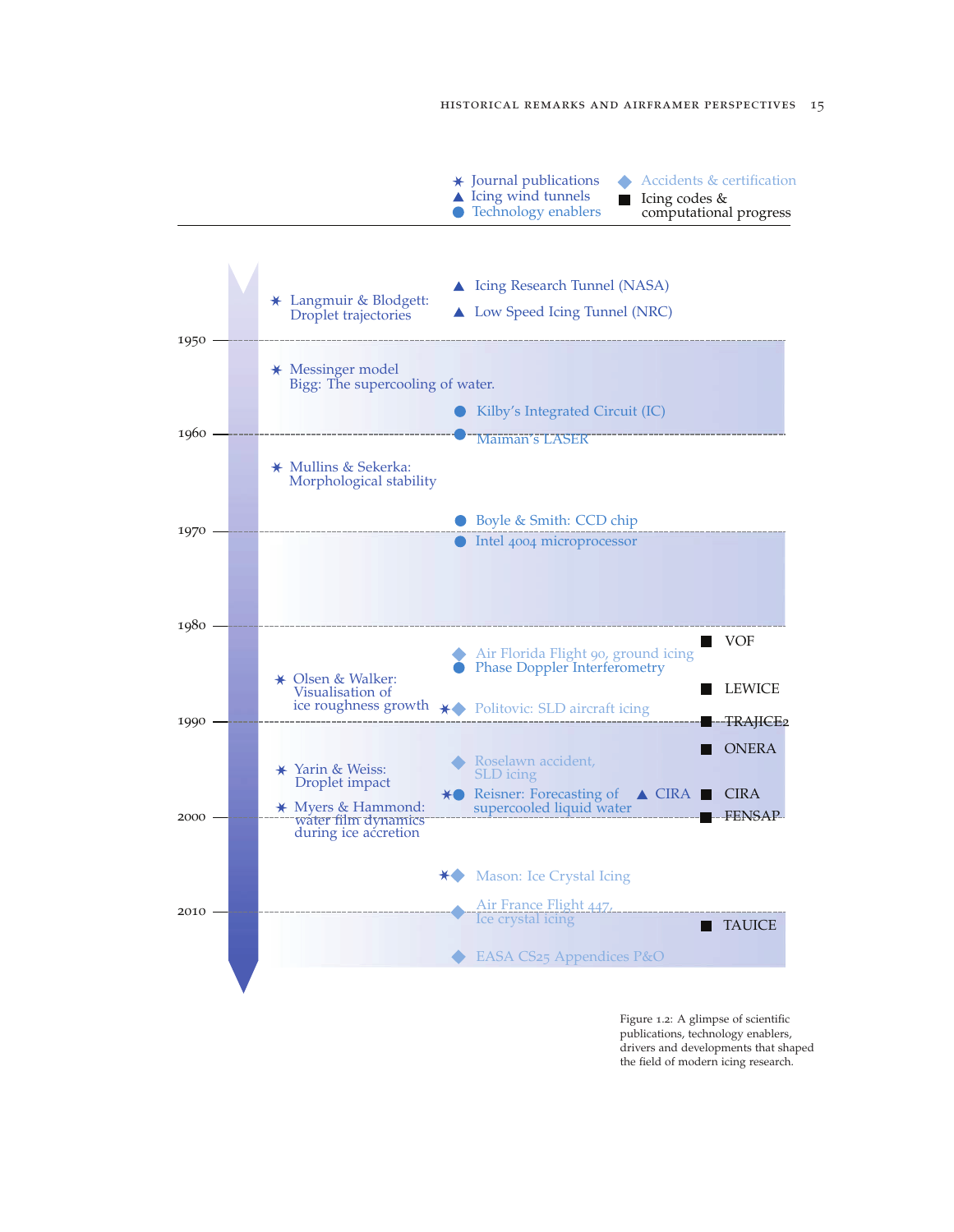

few examples. The new findings improved the underlying computational models, although further improvements are an ongoing effort in the aircraft icing community.

# *1.2 Certification of commercial transport aircraft*

Before entering into operation, a newly developed aircraft model must obtain a type certificate issued by the responsible aviation regulatory authority. These agencies include the Civil Aviation Directorate in Canada, the Federal Aviation Administration (FAA) in the US, and the European Aviation Safety Agency (EASA) in Europe. Depending on the aircraft type, specific guidelines for certification are applicable to demonstrate compliance with the regulatory requirements. For large transport aircraft in Europe, the EASA CS-25 document lists the certification specifications. Articles CS25.1419, CS25.1420 and CS25.1093 and appendices C, O and P are relevant for certification for flight in icing conditions. Three major icing phenomena are addressed: supercooled droplet icing, supercooled *large* droplet icing<sup>8</sup> <sup>8</sup> Marcia K. Politovich. Aircraft Icing and mixed phase icing.<sup>9</sup> The latter phenomenon was discovered only recently and encompasses ice crystals, which can become sticky on warm surfaces, like in Pitot probes and in the low-pressure compressor stages of jet engines.

Building on the predicative capability of modern icing codes, the philosophy of icing certification has shifted in the last two decades from complete reliance on rig testing towards design by computational analysis. Figure 1.3 highlights the possibilities of state-of-the-art tools applied to a VFW 614 ATTAS aircraft model. In the first step, ice accretion on the wings and the horizontal tail plane is simulated using the TAUICE code. Note the different ice shapes along the wingspan, which are called glaze ice horns. The deteriorating aerodynamic performance of the configuration is evaluated with

Figure 1.3: Half-model of the VFW 614 ATTAS aircraft including simulated leading edge ice accretion on the main wings and horizontal tail plane. The aerodynamic performance is significantly deteriorated compared with that of the clean configuration. Adapted picture and data from Deiler and Kilian (2018).

Caused by Large Supercooled Droplets. *Journal of Applied Meteorology*, 28(9): 856–868, 1989

<sup>9</sup> Arne Baumert, Stephan E. Bansmer, Pierre Trontin, and Philippe Villedieu. Experimental and numerical investigations on aircraft icing at mixed phase conditions. *International Journal of Heat and Mass Transfer*, 123:957–978, 2018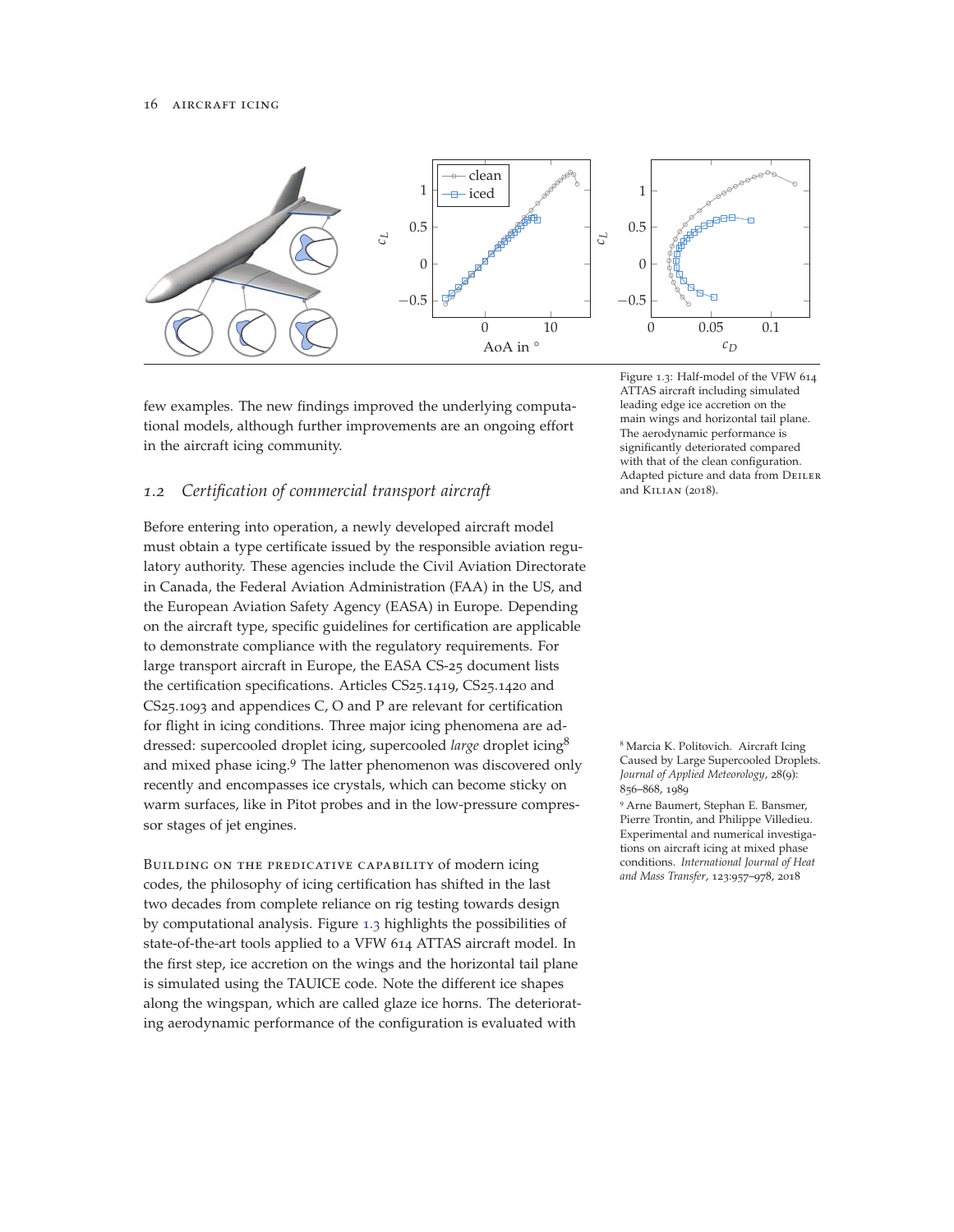

the DLR flow solver TAU. When compared with clean conditions, the maximum lift decreases, and both the stall speed and aerodynamic drag increase. As a consequence, the flight envelope of the aircraft is significantly reduced, which poses a serious threat to flight safety, especially during the flight phase of holding and approach to landing. Details of the computational approach will be discussed in Chapter 9.

DESPITE COMPUTATIONAL ADVANCES, wind tunnel and flight tests are still an important pillar in the certification procedure when validation data are sparse. One example is the new requirements for compliance with supercooled large droplet (SLD) icing that were issued only recently in 2016. Due to their increased inertia, large droplets can impact and accrete further downstream in regions that might not be protected by classical anti-icing systems. The study of ice accretion is therefore always linked to the design task of ice protection systems. The power requirements of an anti-icing system are usually approximately 150 kW, regardless of the aircraft size; for small aircraft, nearly the entire leading edge must be protected, while large aircraft meet the requirements by protecting a limited number of slats. Cost estimates for the SLD-icing certification procedures from different airframers are consolidated in Figure 1.4.

FLIGHT SAFETY is the driving paradigm in the entire certification process. Continued progress in the fields of computational analysis and experimental testing procedures maintains high safety standards. Statistics from NASA's Aviation Safety Reporting System (ASRS) and the Bureau of Transportation Statistics (BTS) emphasize that trend, as shown in Figure 1.5. While the number of enplanements has steadily grown over recent decades, the numbers of incidents and accidents remain rather small.

Figure 1.4: EASA Part 25 Appendix O certification cost estimates. Data source: Working group report on supercooled large droplet rulemaking.



Figure 1.5: Statistics on icing incidents/accidents in the US airspace. Data sources: ASRS and BTS. Data search methodology adapted from Green (2006).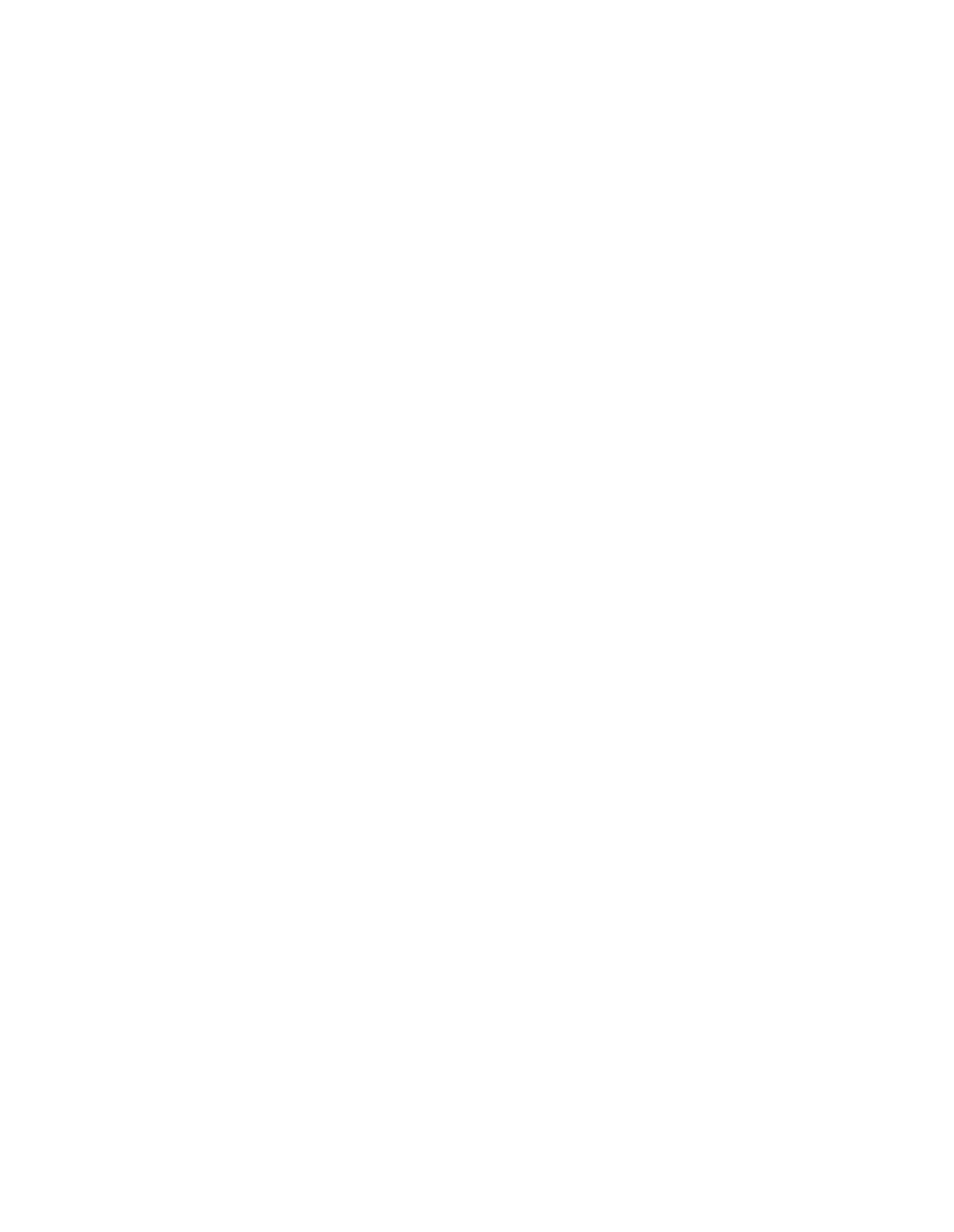# *A challenging problem of fluid mechanics*

Supercooled droplet icing is the most frequently encountered scenario for aircraft icing. It involves fluid mechanics on various time and length scales and covers fundamental problems like drop impact, turbulent flow, and non-equilibrium thermodynamics. Consequently, the definition and assessment of many boundary conditions are mandatory.

# *2.1 Supercooled droplet icing: phenomenology and scales*

*2*

A droplet is called supercooled when it is in liquid phase but its temperature is below the freezing point. The lifetime of this metastable state varies from a few seconds to several days, depending on the droplet's size and the difference in temperature from the equilibrium freezing point at  $0^{\circ}C$ .<sup>1</sup> Minor perturbations can initiate the  $1$  Hans R. Pruppacher. A new look phase change. Hence, the drop solidifies upon impact onto a solid substrate, which is the basis of ice accretion.

THE TEMPORAL EVOLUTION of ice accretion on an NACA0012 aerofoil is visualized in Figure 2.1. At  $t_{\text{acc}} = 0$ , the initially dry aluminium aerofoil is exposed to a cloud of supercooled droplets. After five seconds, the surface is fully wetted in the vicinity of the stagnation line. A thin water film forms, whose liquid/gas interface is

at homogeneous ice nucleation in supercooled water drops. *Journal of the Atmospheric Sciences*, 52(11):1924–1933, 1995



NACA0012 aerofoil over time.

Figure 2.1: Ice accretion on an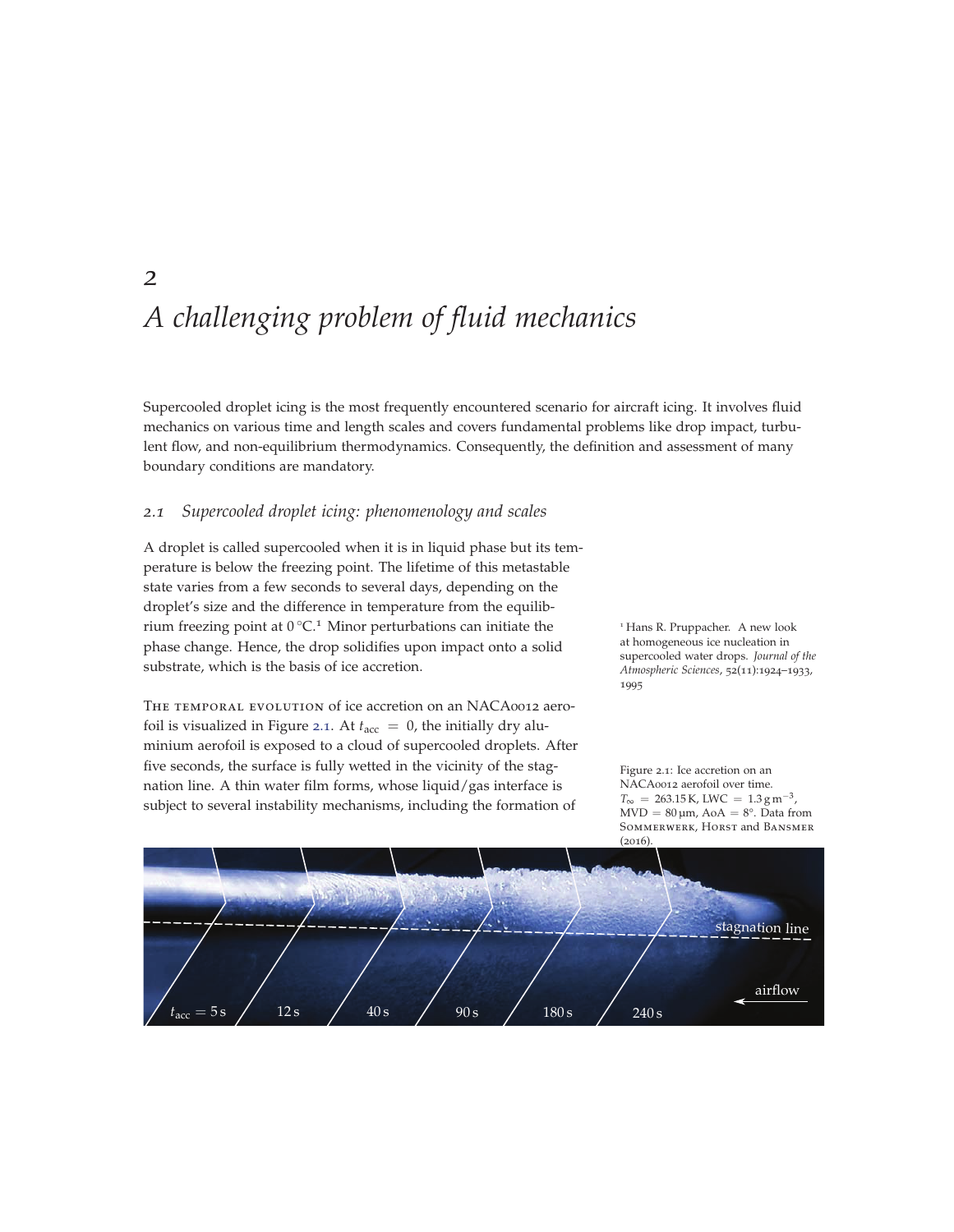

rivulets. Subsequently, solidification commences, and small roughness elements are formed that grow over time. Two minutes later, the accreted ice layer already has a thickness of several centimetres.

Obviously, several fluid mechanical phenomena are involved in the icing process, which are summarized in Figure 2.2. Each of these individual phenomena has attracted many researchers in the past, as reflected by the cited ground-breaking literature and Nobel laureates. The major challenges can be outlined as follows:

- **Droplet trajectories.** The gravity, aerodynamic drag, and inertia of the droplet imply trajectories<sup>2</sup> that deviate from the airflow <sup>2</sup> Irving Langmuir and Katherine B. streamlines. These trajectories govern the mass balance of ice accretion.
- **Droplet impact** at high velocities promotes splashing.<sup>3</sup> Secondary droplets are generated, which alter the local mass balance of ice accretion and might re-impinge on installations further downstream.
- Large ice roughness, partially wetted by thin water films.<sup>4</sup> Aniso-  $4$  Pyotr L. Kapitza and Sergey P. tropic roughness elements are observed that severely interfere with the aerodynamic boundary layer. The roughness height can vary by about one order of magnitude in the streamwise direction.
- **The laminar/turbulent flow transition** is shifted upstream due to abundant roughness elements that create large-amplitude disturbances in the region of laminar flow.<sup>5</sup> 5 Flugh L. Dryden. Review of published
- **Heat and mass transfer.** A broad range of thermodynamic pro $c$ esses<sup>6</sup> are involved in aircraft icing, particularly kinetic and viscous heating, convection, conduction, solidification and evaporation. Since the thermal and concentration boundary layers exhibit similarities to the velocity boundary layer, the aforementioned challenges of roughness and water film dynamics fully apply to the problem of heat and mass transfer.

cal phenomena associated with aircraft

Blodgett. *The collected works of Irving Langmuir*, volume 10 - Atmospheric phenomena, chapter Mathematical investigation of water droplet trajectories, pages 335–393. Pergamon press, 1961

<sup>3</sup> Alexander L. Yarin. Drop impact dynamics: splashing, spreading, receding, bouncing... *Annual Review of Fluid Mechanics*, 38:159–192, 2006

Kapitza. Wave flow of thin viscous fluid layers. *Zh. Eksp. Teor. Fiz*, 18(1): 3–28, 1948

data on the effect of roughness on transition from laminar to turbulent flow. *Journal of the Aeronautical Sciences*, 20(7):477–482, 1953 <sup>6</sup> Ilya Prigogine. *Introduction to thermodynamics of irreversible processes*. Interscience Publ., 3. ed. edition, 1967. ISBN 0470699280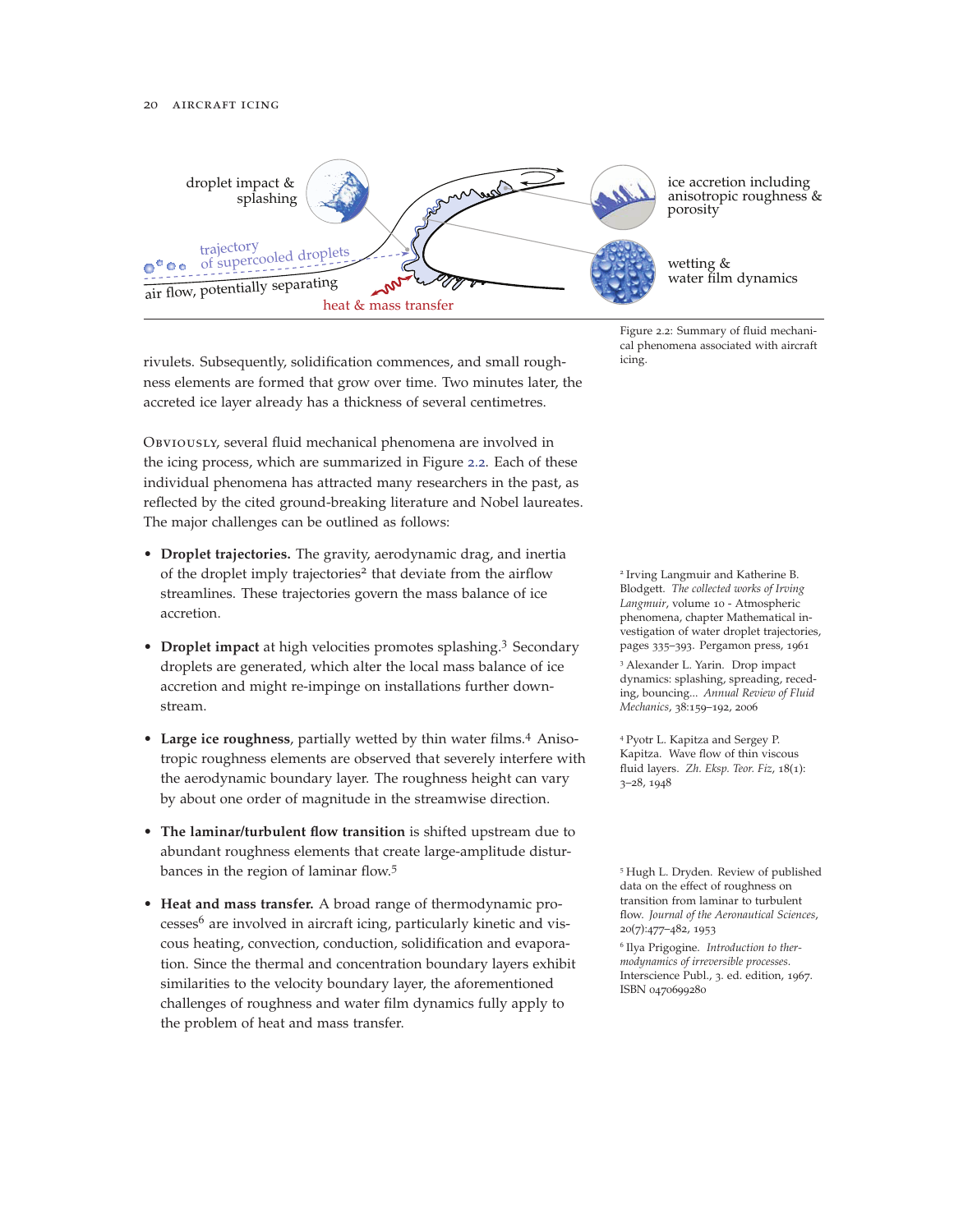#### a challenging problem of fluid mechanics 21



• **Flow separation.** Once a sufficient amount of ice is accumulated, the airflow might separate,<sup>7</sup> forming a recirculation zone behind the accretion. Simulating such detached flows is still a computational challenge.<sup>8</sup>

SEVERAL LENGTH AND TIME SCALES form the basis of ice accretion. as shown in Figure 2.3. These scales range from molecular reorientation within picoseconds during phase change to macroscopic ice growth, which can last several hours or longer. The present monograph is therefore divided into another two parts that consider the micro- and macro-scales of ice accretion separately.

### *2.2 Boundary conditions and scaling laws*

The multitude of phenomena necessitate the definition of several boundary conditions. Most importantly, the airflow and droplet cloud must be characterized.

#### *Boundary conditions for airflow*

Fluid motion is governed by the conservation of mass, momentum and energy. Mathematically, this concept can be described with transport equations that are further outlined on page 86. Their analysis reveals three major physical effects relevant to icing that must be characterized with appropriate boundary conditions:

- **Inertial effects.** A body B moves with velocity *U*<sup>∞</sup> through a fluid with density  $\varrho_{\rm air}$ . The body locally deflects the flow, yielding inertial forces according to Newton's second law.
- **Viscous effects.** The dynamic viscosity of air *μ*air will mainly influence the flow inside a thin region near the surface of the body, which is called the *boundary layer*. 9

Figure 2.3: A selection of length and time scales involved in aircraft icing.

<sup>7</sup> Roger L. Simpson. Turbulent Boundary-Layer Separation. *Annual Review of Fluid Mechanics*, 21(1):205–232, 1989

<sup>8</sup> Philippe R. Spalart. Detached-eddy simulation. *Annual Review of Fluid Mechanics*, 41:181–202, 2009

<sup>9</sup> Hermann Schlichting. *Boundary-Layer theory*. Springer, Berlin, 9th edition, 2017. ISBN 9783662529171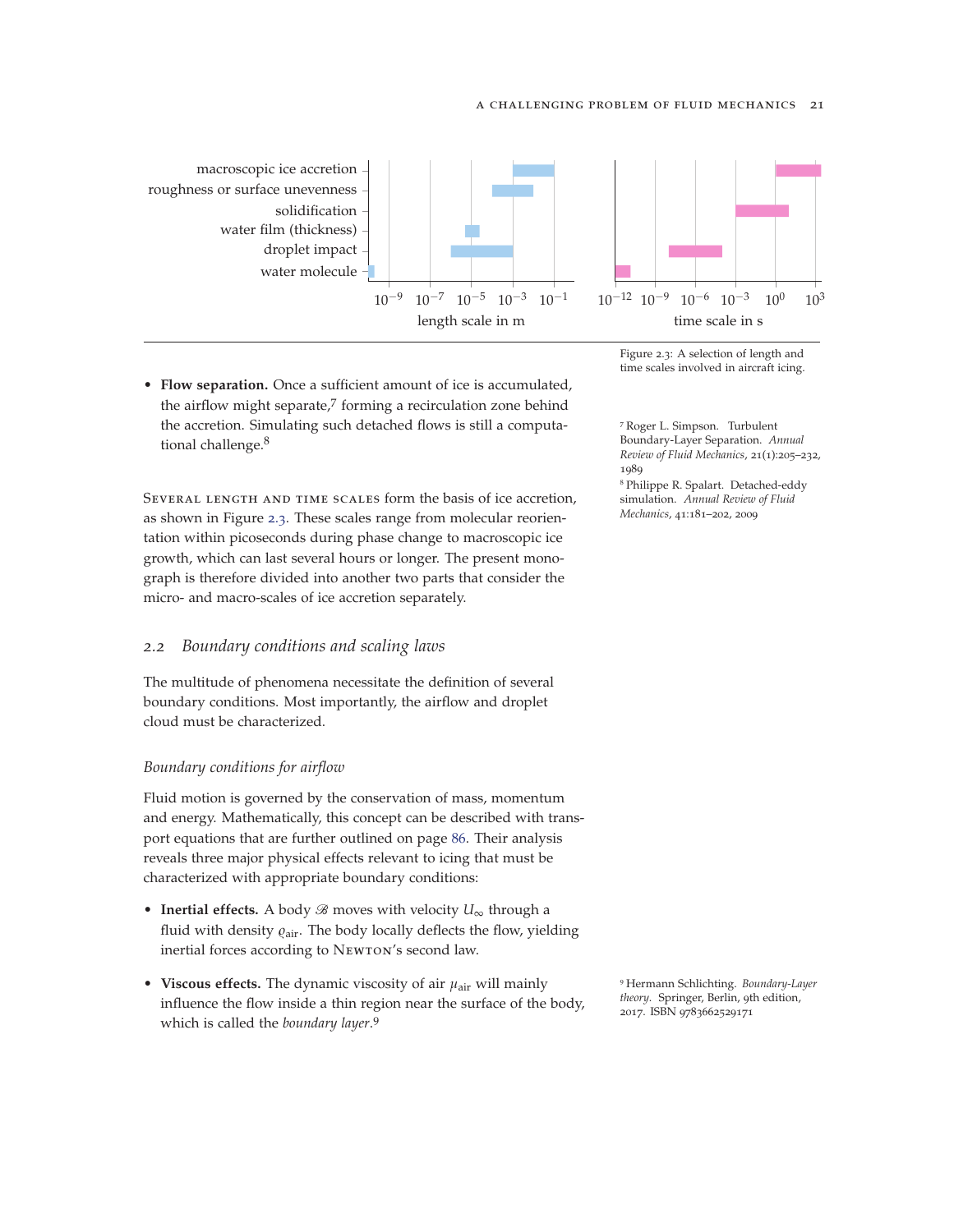#### 22 AIRCRAFT ICING

| LWC fraction <i>in</i> $\%$ 5         | 10                              | 20 30 | 20 | 10 |  |
|---------------------------------------|---------------------------------|-------|----|----|--|
| $\left(\frac{d}{\text{MVD}}\right)^2$ | 0.31 0.52 0.71 1 1.37 1.74 2.22 |       |    |    |  |

• **Compressibility.** When the static pressure  $p_{\text{air}}$  of air increases, its density <sub>*Qair*</sub> will increase. Under isentropic conditions, the relation  $a_{\text{air}}^2 = \frac{\partial p_{\text{air}}}{\partial q_{\text{air}}}$  applies, where  $a_{\text{air}}$  represents the speed of sound.<sup>10</sup> 10 John David Anderson. *Modern* Uill compressible flora. McCrown Hill compressible floral McCrown Hill compressible floral McC Compressibility manifests itself at higher flow velocities, where the pressure variations around the body become large compared with the absolute pressure.

#### *Boundary conditions for the droplet cloud*

The airflow is laden with a cloud of supercooled droplets, which can be characterized by the following parameters:

- Water concentration in the air, which is quantified by the **liquid water content** (LWC), a measure of the mass of water per unit volume of air. Typical values for atmospheric icing conditions range from  $0.1 \text{ g m}^{-3}$  to  $3 \text{ g m}^{-3}$ .
- **Median volume diameter** (MVD) of the statistical distribution of water droplets in the liquid cloud. The MVD attempts to reduce the size distribution to a single representative scalar diameter. This idea is attributed to LANGMUIR.<sup>11</sup> His theory of droplet tra-<br><sup>11</sup> Irving Langmuir and Katherine B. jectories relates droplet size distributions and ice accretion on a cylinder. After exposing a cylinder to a cloud of super-cooled fog, Langmuir derived an assumption of the droplet size spectra, which can be found in Table 2.1. The term "median" results from the median value of the LWC in this distribution, where  $d/MVD = 1$ . Langmuir himself described the MVD as a diameter "such that half of the liquid water content of the fog is in droplets of larger [diameter] and the other half in droplets of smaller [diameter]."
- **Humidity**, i.e., the amount of water vapour in the air, can influence the freezing process of supercooled droplets.<sup>12</sup> A distinction <sup>12</sup> Stefan Jung, Manish K. Tiwari, is made between the absolute humidity (AH) and relative humidity (RH). AH is defined by the mass of water vapour per unit volume of dry air. With the partial pressure of the water vapour  $p_{\text{vap}}$ , the static temperature  $T_{\text{air}}$  of the air and the specific gas constant of the vapour  $\mathcal{R}_{\text{vap}}$ , this definition yields  $AH = \frac{p_{\text{vap}}}{\mathcal{R}_{\text{vap}}T_{\text{air}}}$ . RH is defined as the ratio of the partial pressure of water vapour  $p_{\text{vap}}$ to the equilibrium vapour pressure of water  $p^{\bullet}_{\text{vap}}$ , i.e., RH =  $\frac{p_{\text{vap}}}{p^{\bullet}_{\text{vap}}}$ .

Table 2.1: Langmuir-D distribution of droplet size.

*compressible flow*. McGraw-Hill series in aeronautical and aerospace engineering. McGraw-Hill, 3rd edition, 2003. ISBN 0071121617

Blodgett. *The collected works of Irving Langmuir*, volume 10 - Atmospheric phenomena, chapter Mathematical investigation of water droplet trajectories, pages 335–393. Pergamon press, 1961; and Karen J. Finstad, Edward P. Lozowski, and Lasse Makkonen. On the median volume diameter approximation for droplet collision efficiency. *Journal of the Atmospheric Sciences*, 45 (24):4008–4012, 1988

N. Vuong Doan, and Dimos Poulikakos. Mechanism of supercooled droplet freezing on surfaces. *Nature Communications*, 3:615, January 2012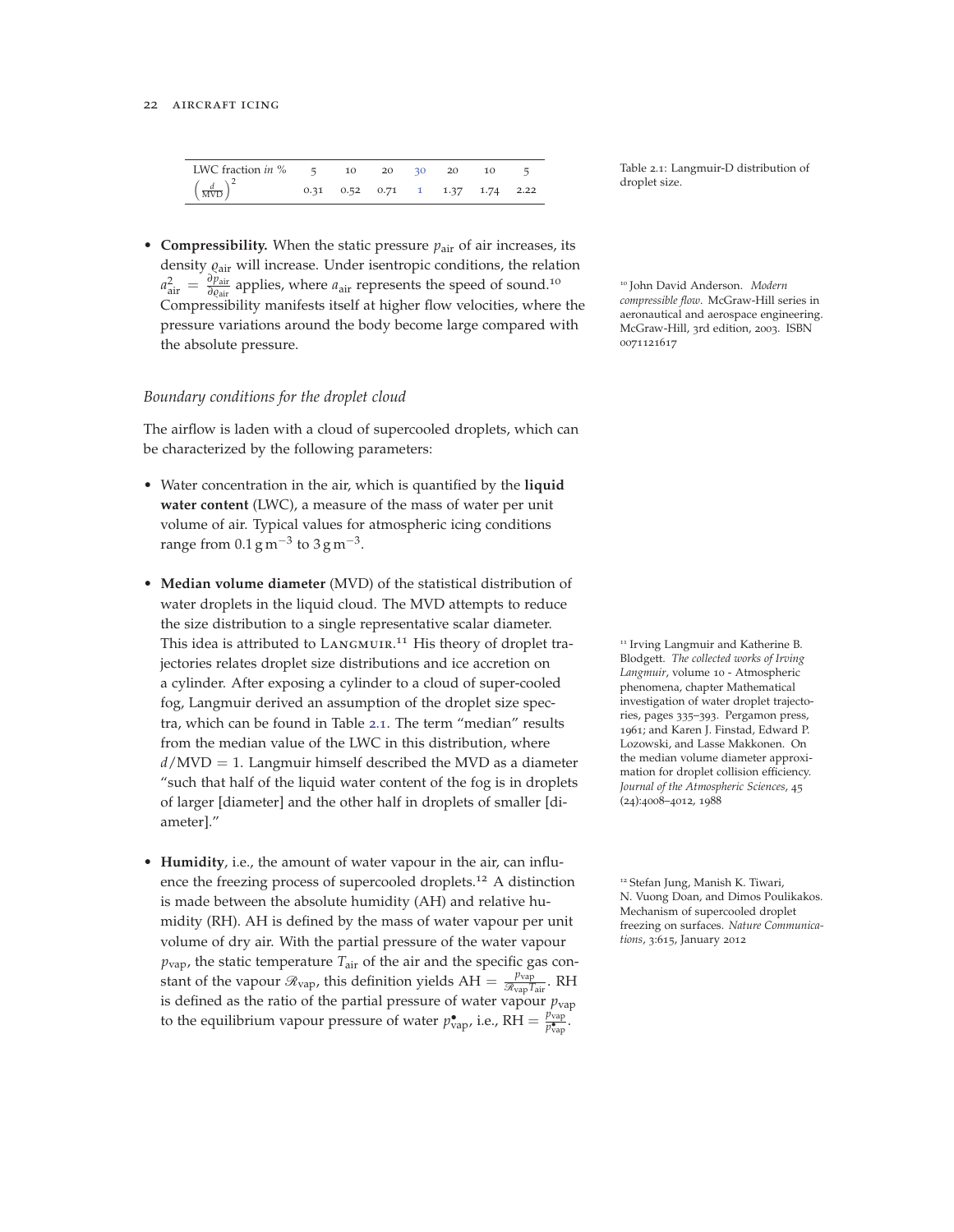## *Rime and glaze ice*

Ice accretion is initiated when a cloud of supercooled droplets collides with the body  $\mathcal{B}$ . The **static air temperature**  $T_{\text{air}}$  governs the subsequent solidification process. At very low temperatures, the droplets will freeze shortly after their impingement and entrap the surrounding air. The resulting ice accretion is called rime ice; see Figure 2.4. As the temperature increases, the solidification process of the impacting droplets is retarded, promoting wind-driven water film dynamics. At locations with increased convective heat transfer, the water film freezes, yielding a nearly transparent glaze ice shape with typical horn formations. The list of boundary conditions is completed by the **accumulation time**  $t_{\text{acc}}$  for which the body  $\mathcal{B}$  is exposed to the cloud of super-cooled droplets.

### *Non-dimensional groups and scaling laws*

For airworthiness certification, aircraft and engine manufacturers perform many icing wind tunnel experiments with subscale models before full-scale flight tests. For such subscale tests, all the abovementioned dimensional boundary conditions have to be adapted to produce an icing result similar to that obtained in a full-scale reference model. Furthermore, limited ranges of air speed, test section dimensions and icing cloud characteristics in the icing wind tunnels have to be contemplated. In the first step, non-dimensional groups must be deduced from the boundary conditions.<sup>13</sup> 13 Thomas H. Bond and David N.

AIRFLOW SIMILARITY requires an interrelation among inertial, viscous and compressible effects. For this purpose, both the Reynolds number and Mach number are introduced:

$$
\text{Re}_{\text{air}} = \frac{\varrho_{\text{air}} \cdot U_{\infty} \cdot d_{\text{nose}}}{\mu_{\text{air}}} \qquad \text{Ma}_{\text{air}} = \frac{U_{\infty}}{a_{\text{air}}}
$$

.

Because icing mainly occurs in the vicinity of the leading edge of an aerofoil, the reference length  $d_{\text{nose}}$  in the Reynolds number definition is chosen as twice the nose radius.

THE TRAJECTORIES of supercooled droplets provide information on if and where a droplet will impinge on the aerofoil surface. They are hence an important element for determining the mass balance of ice accretion. Analysing the equation of droplet motion – cf. Chapter 9.3 – suggests a non-dimensional inertia parameter  $\mathfrak{K}$ , given by

$$
\mathfrak{K} = \frac{\varrho_{\rm d} \cdot \text{MVD}^2 \cdot U_{\infty}}{18d_{\text{nose}} \cdot \mu_{\text{air}}}
$$

,



Figure 2.4: Rime ice and glaze ice shapes over time at the leading edge of an NACA0012 aerofoil, chord length 0.53 m. One blue line represents one minute of ice accretion. Further boundary conditions (rime):  $U_{\infty} = 58 \,\mathrm{m\,s^{-1}}$  $t_{\text{acc}} = 8 \text{ min}$ ; (glaze):  $U_{\infty} = 102.8 \text{ m s}^{-1}$ ,  $t_{\text{acc}} = 7 \text{min}$ . Data from computations with TAUICE by Jan Steiner.

Anderson. Manual of Scaling Methods. *NASA/CR-2004-212875*, 2004